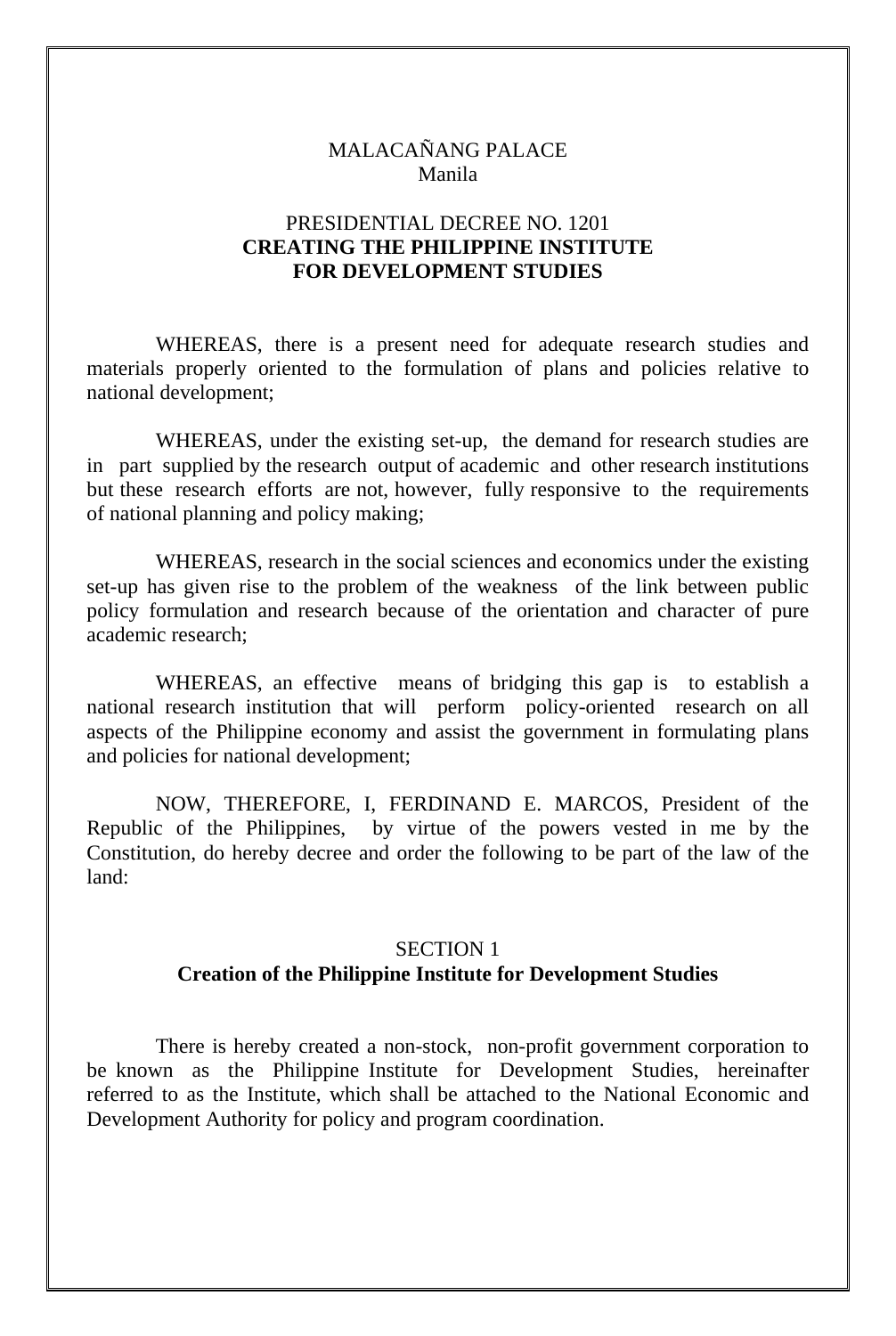# SECTION 2 **Purposes and Objectives**

The Institute shall have the following purposes and objectives:

- (a) To develop a comprehensive and integrated research program that will provide the research materials and studies required for the formulation of national development plans and policies. Such program shall be evolved through constant interaction between the Institute and the appropriate government agency or agencies;
- (b) To serve as the common link between the government and existing research institutions, and for this purpose, to provide a forum wherein various research studies are discussed and evaluated;
- (c) To conduct and undertake research requested by government or its agencies and to arrange for research to be conducted by other research institutions and individuals, locally and abroad;
- (d) To conduct joint studies with domestic research institutions in the academic, government and business sector ; and
- (e) To establish a repository for economic research information and other related activities.

#### SECTION 3 **Powers**

The Institute shall have the following powers:

- (a) To adopt, alter and use a corporate seal;
- (b) To collect, receive and maintain a fund or funds from government ap propriations and from donations, grants, gifts, bequests, loans from domestic and foreign sources, and to apply the income and principal thereof to the promotion of its aims and purposes;
- (c) To own, manage and hold such real and personal property as shall be necessary for the Institute's purposes;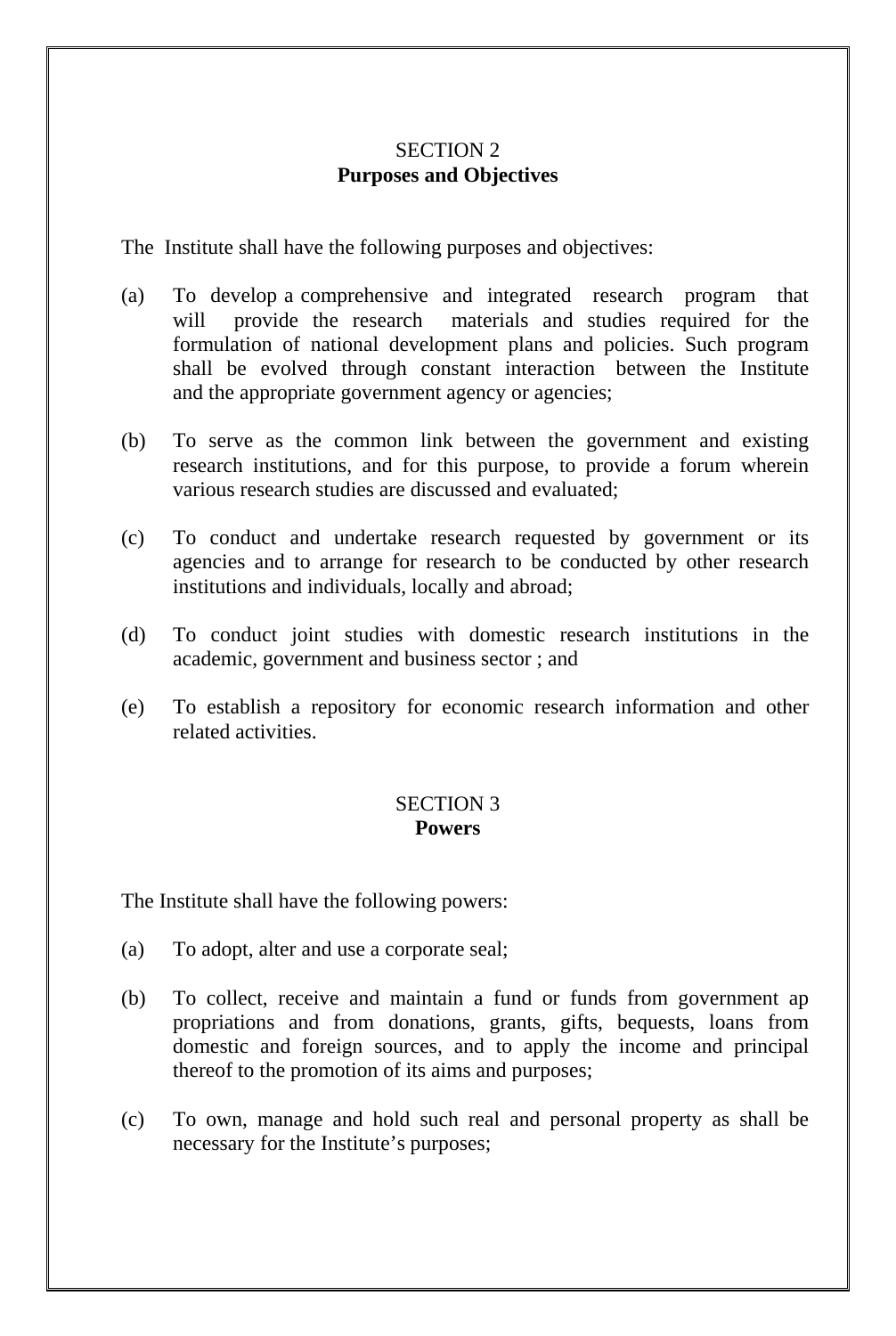- (d) In furtherance of its purpose and objectives, to extend financial as sistance to, and enter into contracts of every kind and for any lawful purpose, with any person, firm, association or corporation, domestic or foreign, or others in which it has a lawful interest;
- (e) To invest its funds in such undertaking as it may deem wise or necessary to carry out its objectives; and
- (f) In general, to do all such acts and things as may be necessary to carry into effect the provisions of this Decree.

# SECTION 4 **Board of Trustees**

 The affairs of the Institute shall be managed by a Board of Trustees hereinafter referred to as the Board, to be headed by the Secretary of Economic Planning, or his representative, as Chairman and four (4) other members who shall be initially appointed by the President of the Philippines upon recommendation of the Secretary of Economic Planning. The appointive members shall serve for a term of four years; provided, that, of the first four members appointed, on shall serve for four years, one for three years, one for two years and one for one year, respectively. In case of a vacancy in the appointive membership of the Board, the successor appointee, who shall be appointed by the remaining Board members, shall serve only the unexpired term; provided, that, if the remaining Board members do not constitute a majority, the appointment shall be done by the President.

 Per diems and allowances for members of the Board shall be as determined by the Board subject to the existing laws, rules and regulations on the matter.

 A majority of the members of the Board shall constitute a quorum for the transaction of the business of the Board.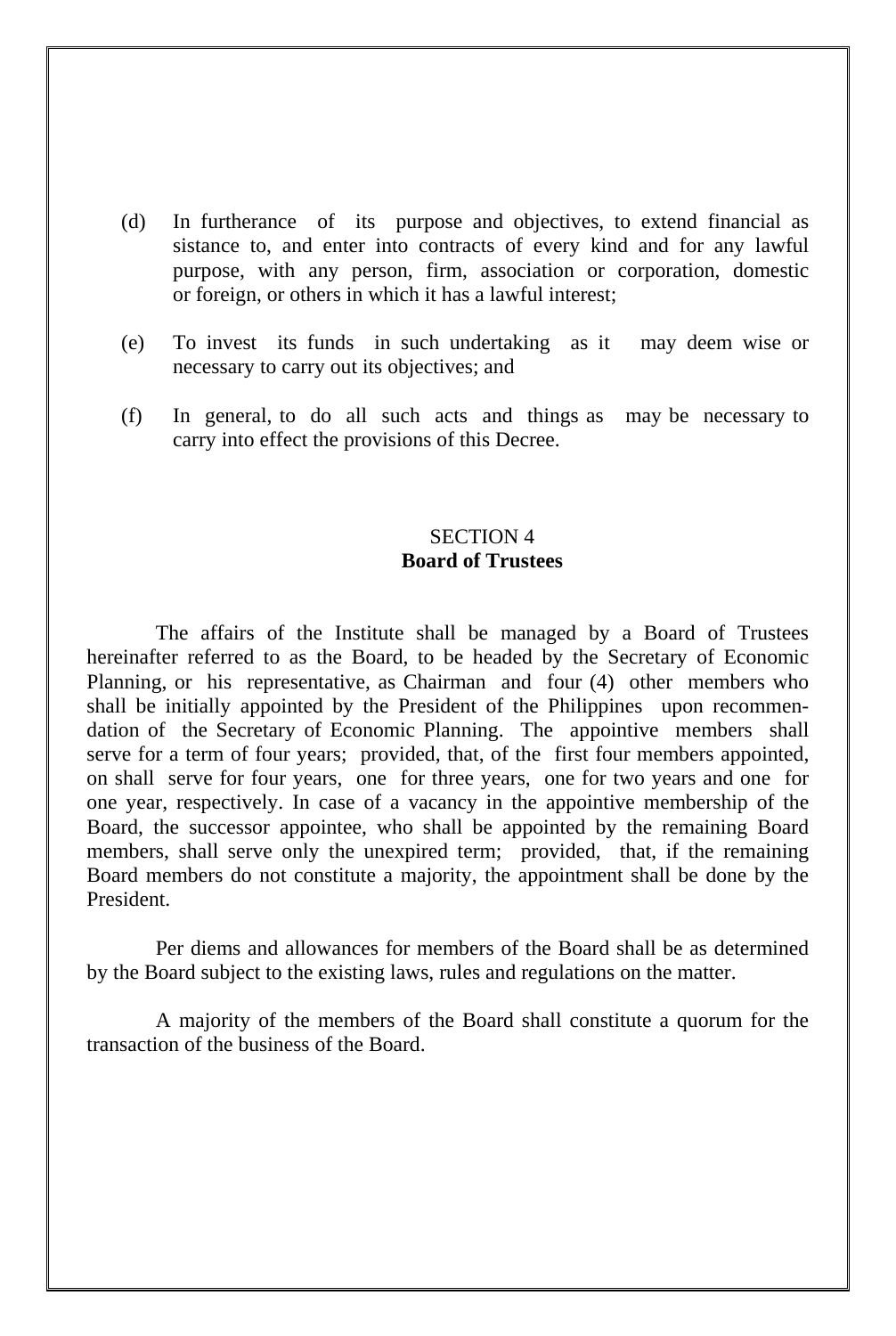### SECTION 5 **Functions and Responsibilities of the Board**

The Board of Trustees shall have the following functions:

- (a) To formulate and adopt policies and measures for the management and operation of the Institute;
- (b) To appoint the President of the Institute who shall come from among the appointive members of the Board;
- (c) To approve the staffing pattern of the Institute;
- (d) To promulgate rules and regulations for the discharge of its powers and functions and the internal operations of the Institute; provided, that, the Chairman of the Board of Trustees shall exercise the power to appoint, promote, discipline or remove the personnel of the Institute;
- (e) To manage the financial affairs of the Institute and approve an annual budget of receipts and expenditures of the Institute accord ing to its requirements; and
- (f) To monitor and review periodically the programs and projects of the Institute.

# SECTION 6 **President of the Institute**

 The President of the Institute shall be the chief executive officer of the Institute and shall receive such salary and remuneration as may be determined by the Board. He shall have the following powers and duties;

(a) To prepare, for the approval of the Board, the staffing pattern of the Institute which shall include the determination of the qualifications, and fixing the number and compensation of such officials and personnel as may be necessary for the proper discharge of the functions of the Institute;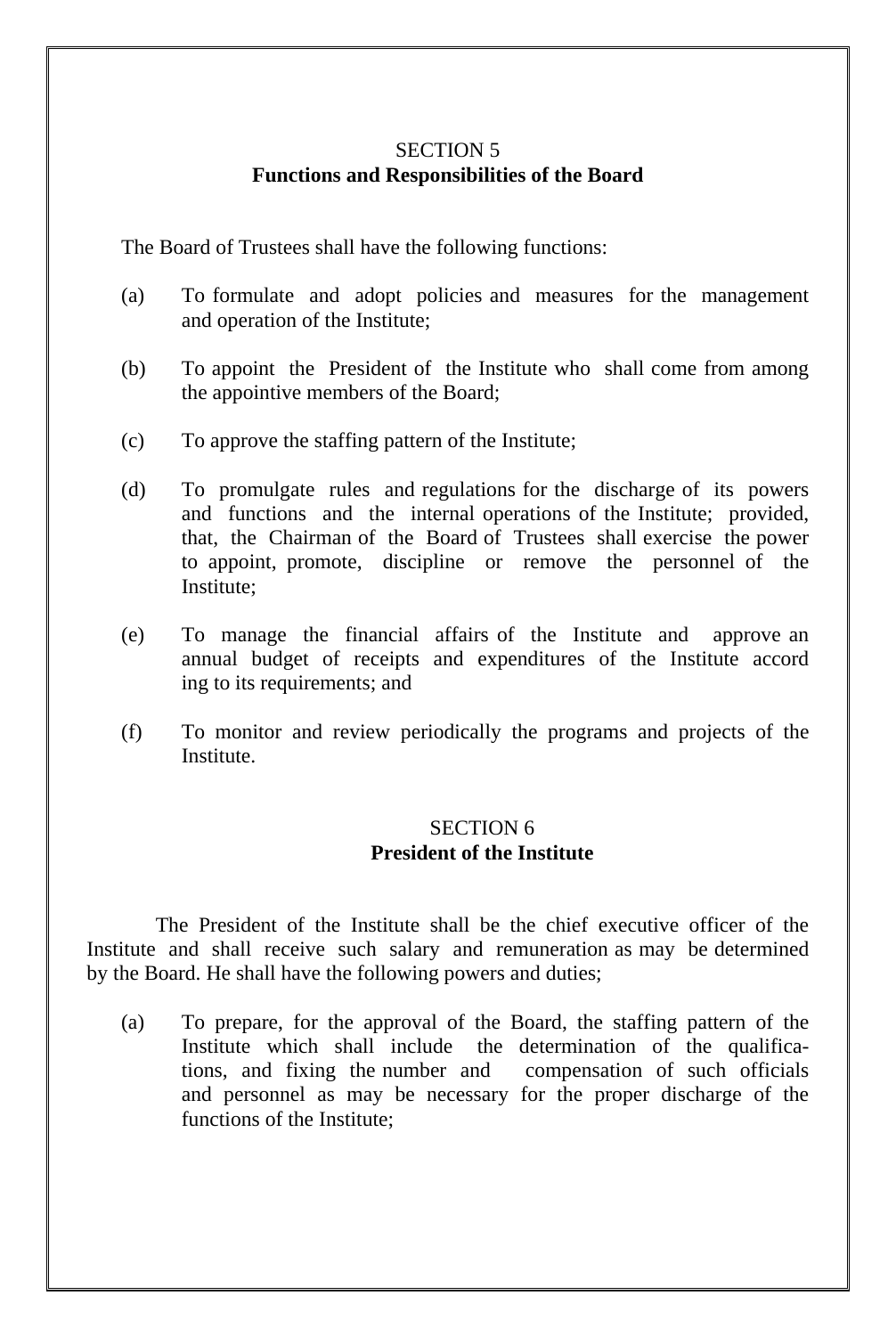- (b) To have control and supervision over the personnel, staff, operations and internal administration of the Institute in accordance with existing laws and the rules and regulations promulgated by the Board of Trustees;
- (c) To recommend to the Board of Trustees such policies and measures which he deems necessary for the effective exercise and discharge of the powers and responsibilities of the Institute; and
- (d) To submit an annual report to the Board of Trustees on the operations, the status of the programs funded by, and the financial condition of, the Institute, including a recommendation for its budget for the ensuing year.

# SECTION 7 **Fees of Research Fellows and Associates**

 Any provision of law, rule or regulation to the contrary notwithstanding, the Institute is hereby authorized to engage researchers and other professional staff from other government offices and agencies to conduct specialized studies and researches for the Institute. Those so engaged by the Institute shall be issued appointments as Research Fellows or Research Associates and shall be paid, as they are hereby authorized to be paid, such fees as determined by the Board in addition to whatever compensation or emoluments they are receiving in their respective mother offices or agencies.

#### SECTION 8 **Research Advisory Committee**

 The Institute shall have a Research Advisory Committee which shall be composed of personalities well known in the field of research relevant to national development and may include foreign scholars. The Committee to be set up by the Board shall have the following functions: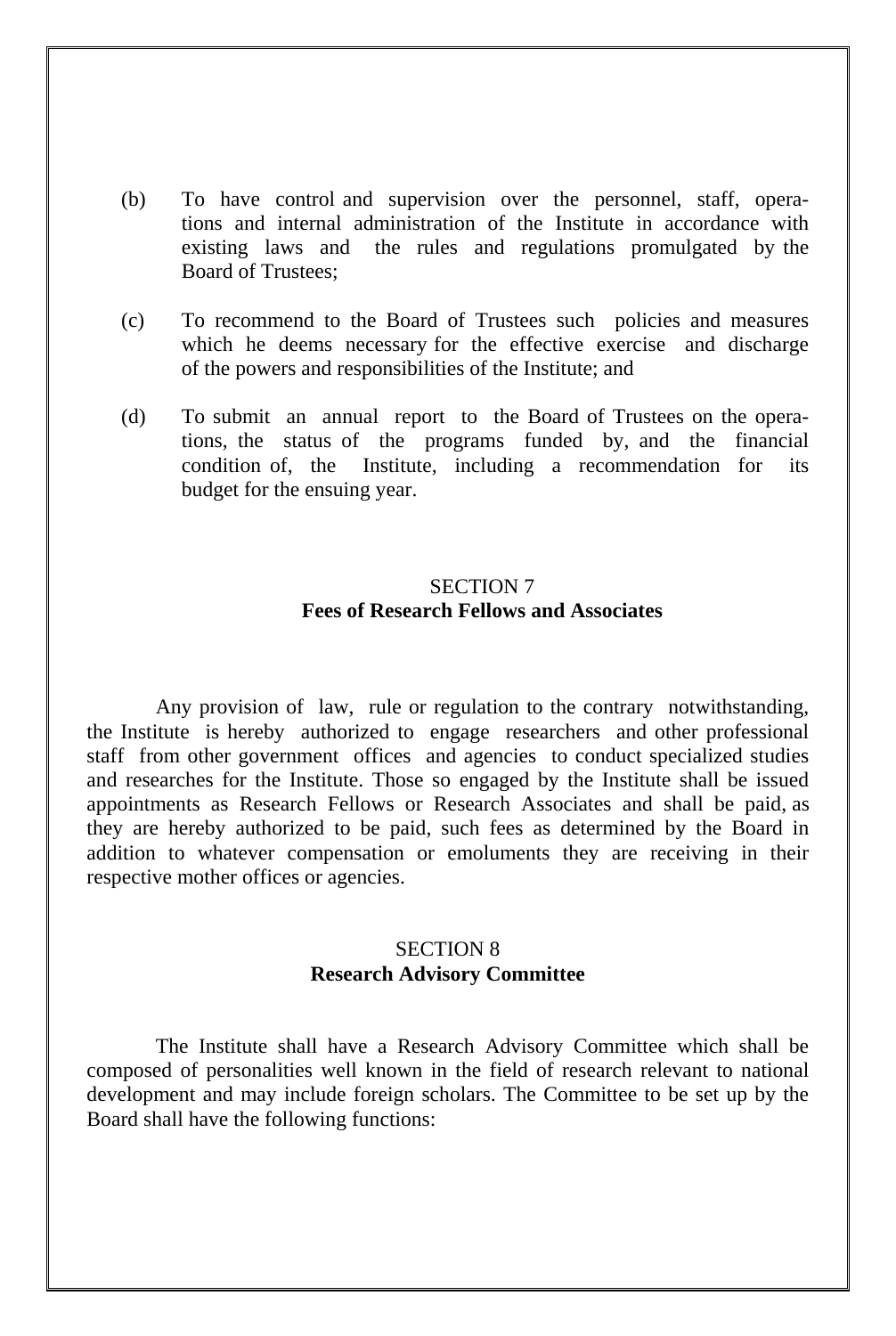- (a) To advise the Board on the selection of, and design of the methodology of research projects;
- (b) Evaluation, announcement and publication of major research studies; and
- (c) Advise the Board on such other research activities deemed necessary to meet the needs of national development.

#### SECTION 9 **Endowment Fund**

 There is hereby established an Endowment Fund which shall be selfsustaining and shall consist of contributions, donations, grants, or loans from domestic and /or foreign sources, government subsidies and other income accruing from the operations of the Institute. For the initial organizational and operational requirements of the Institute, there is hereby appropriated out of any fund in the National Treasury not otherwise appropriated the sum of SEVEN MILLION PESOS (P7,000,000.00). Hereafter, funding for the operational activities of the Institute shall be generated by the Institute from the earning of this Fund.

# SECTION 10 **Government Contribution to Research Funding**

 There shall be included in the annual budget of the NEDA such sum as may be determined by the NEDA Director-General as contribution in financing the research activities of the Institute. Other government agencies are hereby authorized to include in their respective annual budget such necessary amounts as their contribution to the funding of certain research activities of the Institute. These contributions shall be treated as distinct from the Endowment Fund and shall be managed under separate account.

 The Institute shall submit to the Director-General of the NEDA a work program with budget estimates for each calendar year, not later than November 30 of the preceding year.